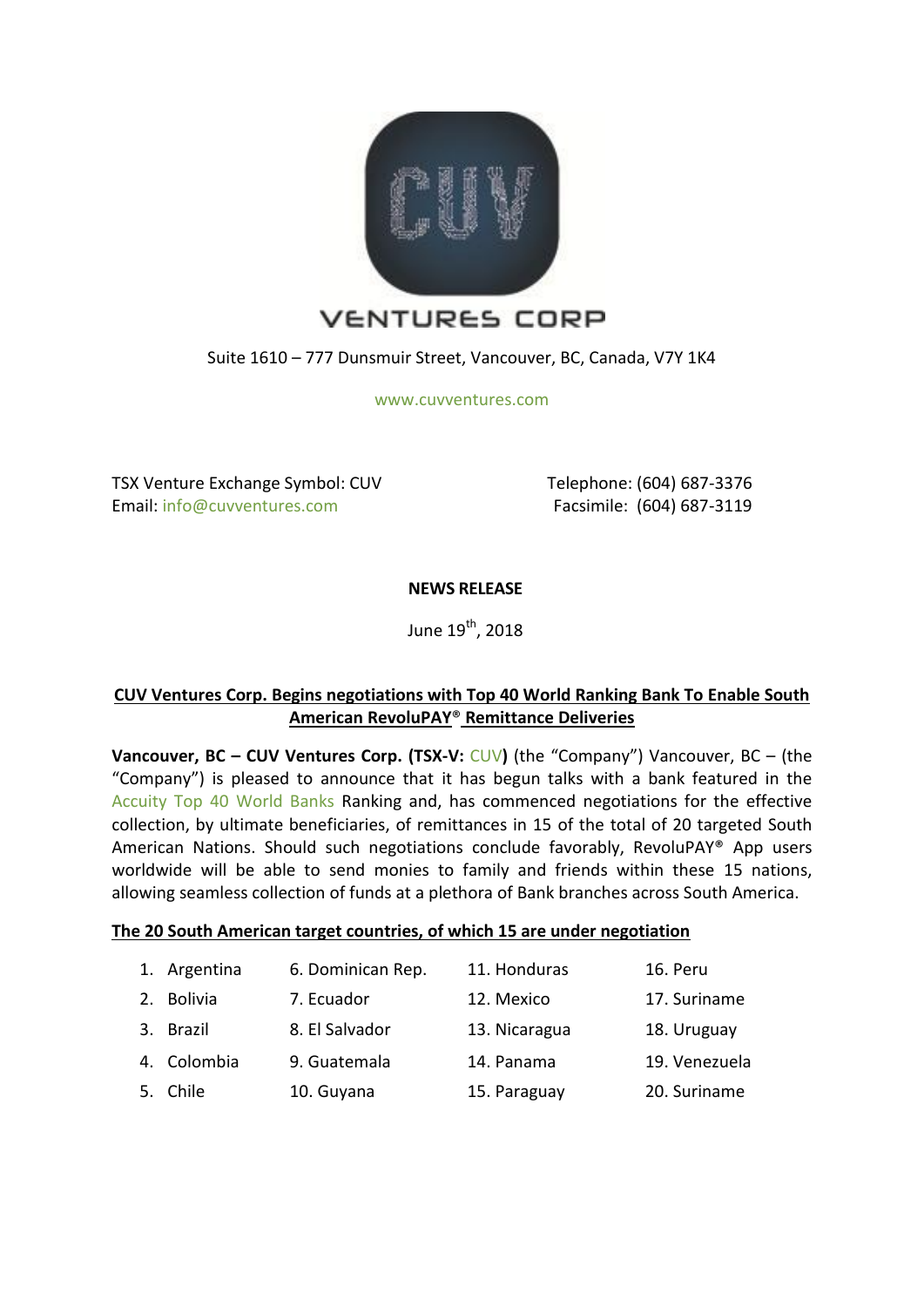# **Current Status of RevoluPAY®**

On [June 6th, 2018](https://cuvventures.com/news/cuv-ventures-corp-revolupay-r-s-l-signs-agreement-with-banking-license-partner-momopocket-ede-1) the company informed shareholders that, through the wholly owned subsidiary Travelucion S.L, it had successfully completed the crucial milestone of the EDE banking license required to enact RevoluPAY® digital wallet load (onboarding) worldwide. This step, once RevoluPAY® is launched, allows users to add money to their wallets. The next step, as informed in the said release, is to permit the extraction of funds, sent between app users, to beneficiaries in target nations. These disbursement licensees (franchisees) are the current focus of the company. Through the company's equity purchase of FINTRAC licensed Duales Inc, the company is able to enact disbursements in certain Caribbean nations. The company is now working towards accords that may include up to 15 new nations, through the ongoing talks with a large banking partner and further talks with a separate group for the Asian continent. Both discussions are progressing very positively.

## **CUV Ventures Signs NDA With Large Chinese Payment Processor**

CUV Ventures CEO Steve Marshall recently signed a Non Disclosure Agreement ("NDA") with a large highly recognized Chinese Payment processing entity. The company is pursuing an extended relationship for RevoluPAY® in Asia and is in talks to facilitate these advances.

## **The company welcomes RevoluPAY Asia Licensing Advisor Mergen Chuluun**

The company welcomes Mr. Mergen Chuluun to the Advisory board. Mergen serves on the Economic Policy Council for Prime Minister of Mongolia and is currently the Asia Super Region Chair for Entrepreneurship and Innovation Network (4,000 leading innovators and founders globally) and, board member of North Asia Region for YPO, the world's leading executive organization with 25,000 CEO's, founders, and owners from 130+ countries.

Previously, Mergen served as Managing Director for Wagner Asia Automotive, the official distributor, and dealer of Ford and Land Rover in Mongolia, and also was a member of the executive leadership team at Wagner Asia Group with \$250M revenue and 1,200 employees. During this tenure, he founded and served as CEO of Mongolian Automobile Distributors Association. He also founded and ran the first internet marketing agency in Mongolia 2008-2011.

Mergen attended Harvard Business School's YPO-WPO President's Program in 2014 and 2015. Mergen studied at Computer Information Systems, Entrepreneurship, and Finance at Colorado State University.

CEO & Director Steve Marshall commented: "*I am honored to have Mergen join our team. Mergen's esteemed track record, allied to extensive connections across Asia make him our first choice for the development of our RevoluPAY® in-country licensee network across the Asian continent. As World Bank data reveals, Asia represents a substantial portion of world remittances inflows. We will begin immediately, through Mergen, forging the relationships necessary to ensure our success in this region*"

### **World Bank Remittance Report April 2018**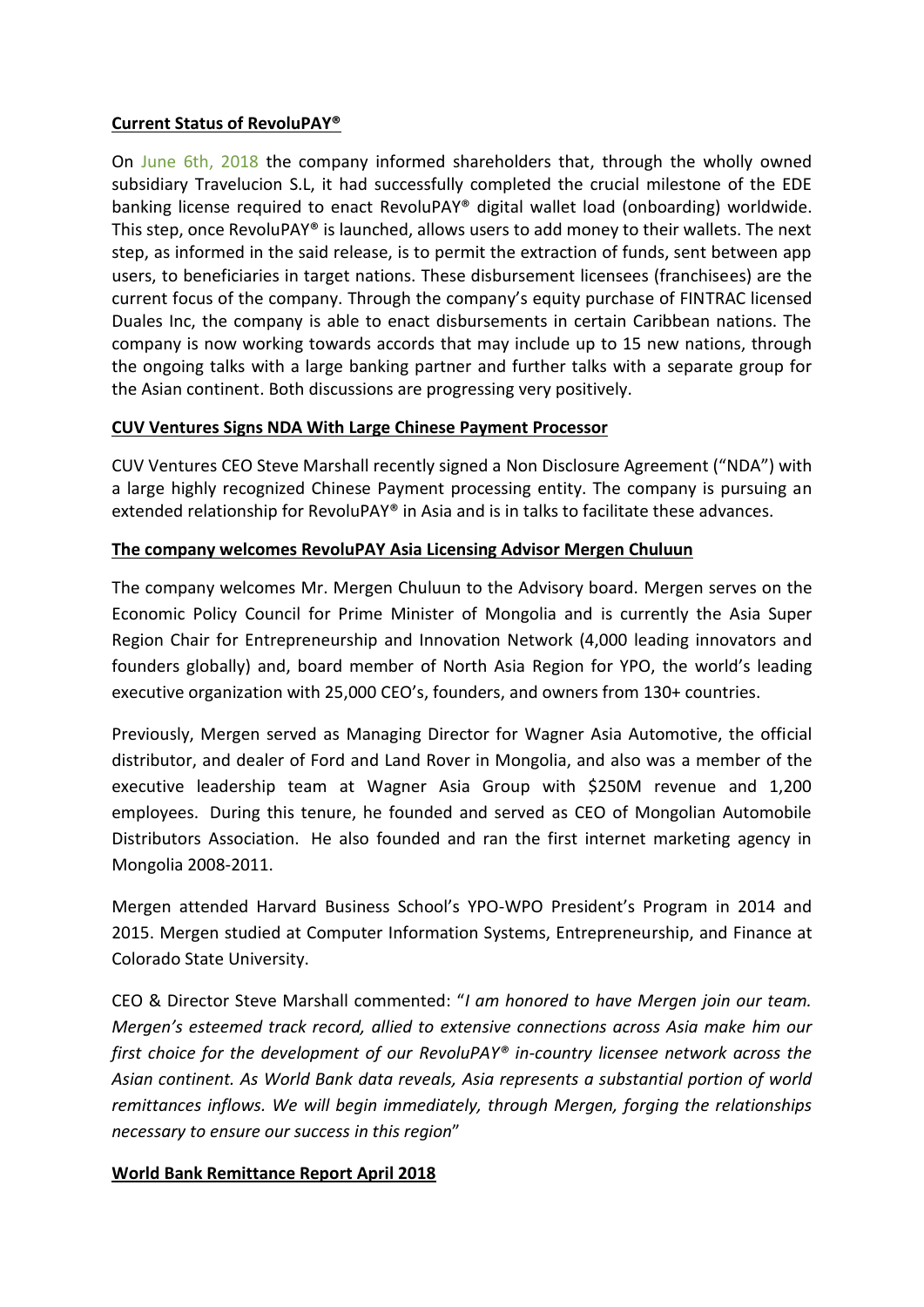The World Bank estimates that officially recorded remittances to low- and middle-income countries reached \$466 billion in 2017, an increase of 8.5 percent over \$429 billion in 2016. Global remittances, which include flows to high-income countries, grew 7 percent to \$613 billion in 2017, from \$573 billion in 2016.

The stronger than expected recovery in remittances is driven by growth in Europe, the Russian Federation, and the United States. The rebound in remittances, when valued in U.S. dollars, was helped by higher oil prices and a strengthening of the euro and ruble.

Remittance inflows improved in all regions and the top remittance recipients were India with \$69 billion, followed by China (\$64 billion), the Philippines (\$33 billion), Mexico (\$31 billion), Nigeria (\$22 billion), and Egypt (\$20 billion).

Source: [http://www.worldbank.org/en/news/press-release/2018/04/23/record-high](http://www.worldbank.org/en/news/press-release/2018/04/23/record-high-remittances-to-low-and-middle-income-countries-in-2017)[remittances-to-low-and-middle-income-countries-in-2017](http://www.worldbank.org/en/news/press-release/2018/04/23/record-high-remittances-to-low-and-middle-income-countries-in-2017)

## **About CUV Ventures Corp.:**

CUV Ventures Corp. is a multi-asset, multidivisional publicly traded Canadian company deploying advanced technologies in the; Online Travel, Vacation Resort, Mobile Apps, Money Remittance, Invoice factoring, Crypto Mining, Blockchain Systems, and Cryptotoken sectors.

Our flagship technology is RevoluPAY®, the Apple and Android multinational leisure payments and remittance app, powered by blockchain protocols, and aimed at the worldwide +  $$595$  billion family remittance market.

The ₡CU Coin Cryptotoken, allied to RevoluPAY®, promises to be the coin of choice for remittance senders, travelers and the hospitality industry. Its increasing adoption across several spheres exemplifies its international perspective and future value amongst members.

The company's FinTech division continues to expand into this rapidly emerging segment, in which it; manages, operates and develops end-to-end digital platforms to monetize the blockchain ecosystem across a broad spectrum of leisure related industries, remittances and finance.

A diverse division of the company, named [Cuba Ventures,](http://www.cubaventures.com/) is involved in Caribbean Basin strategic investments. Similar to the United States NASDAQ listed [Herzfeld Fund,](https://www.herzfeld.com/cuba) the focus is to control noteworthy assets related to the Caribbean Basin (including Cuba). The division is comprised of numerous assets. A wholly owned subsidiary [Travelucion Media,](http://www.travelucion.com/) is a duly licensed and bonded online travel company, [Amadeus GDS](http://www.amadeus.com/) affiliated, digital and print media powerhouse that specializes in travel marketing, electronic reservations and online booking solutions. [Travelucion](http://www.travelucion.com/) owns a vast portfolio of web assets consisting of 432 Cuba-centric websites in up to 5 languages which generate over 35 million page-views per year and direct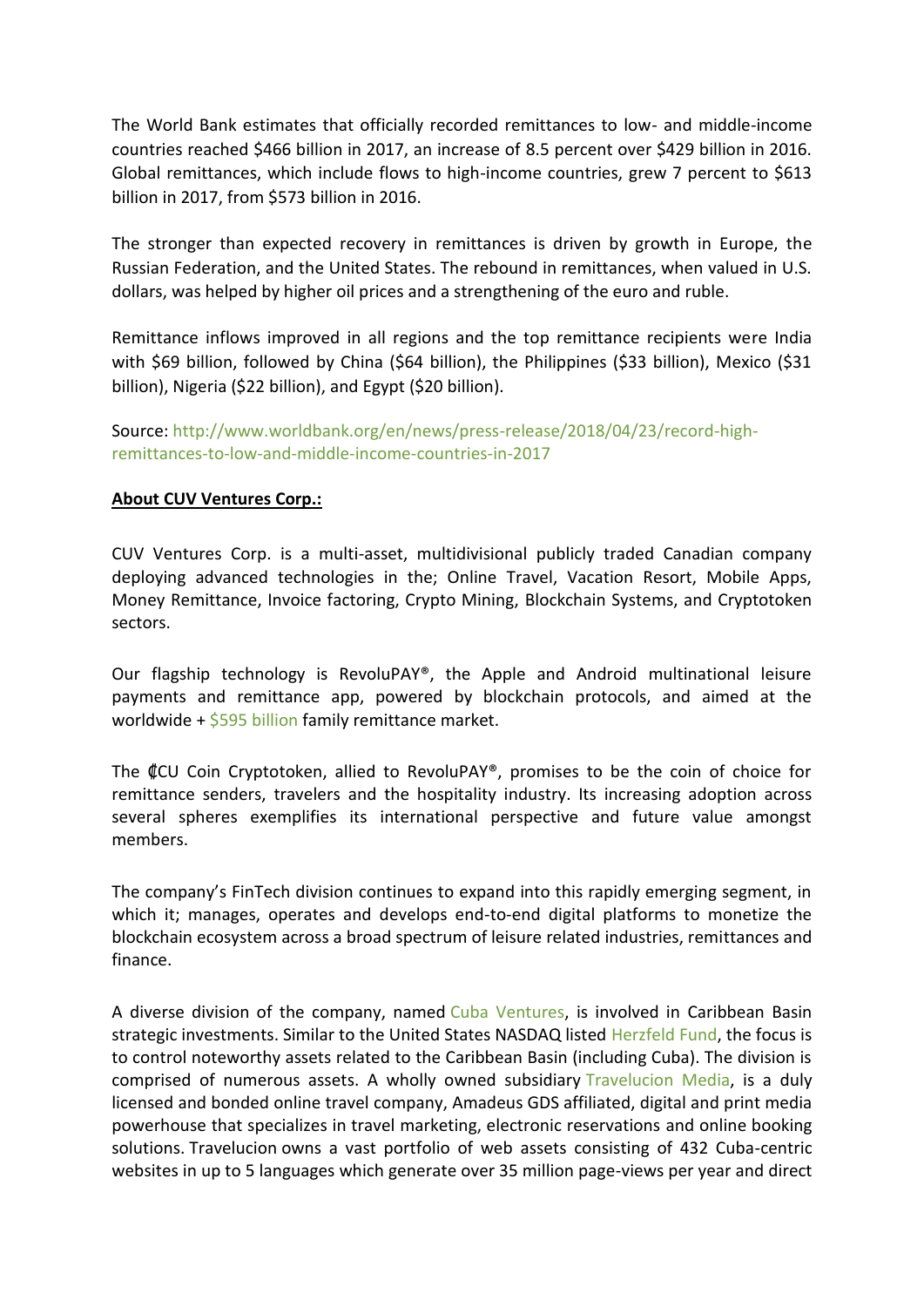traffic to Travelucion's online booking and e-commerce sites and proprietary online booking systems, also customized for white label deployment on third party booking websites for; Cayman Islands, Dominican republic, Aruba, Bahamas, BVI, Belize, Antigua, Jamaica and Cuba, offering bookings for hotels, private residences, car rentals, tours, flights and a variety of other types of specialized travel services.

In 2017, the company acquired equity in the Florida, USA based, licensed and bonded travel agency; International Business & Travel Opportunities, LLC (*IBTO*), a Caribbean Basin focused travel facilitator operating trips in the region (including licensed Cuba trips for Americans).

In 2018, the company acquired equity in the Florida, USA based, Third Circle Publishing LLC, publisher of the esteemed and U.S circulated print and digital magazine [Cuba Trade](http://www.cubatrademagazine.com/)  [Magazine.](http://www.cubatrademagazine.com/) CUV Ventures Corp owns an interest in some important print and digital media assets, reaching 10s of millions of consumers globally.

In 2018, the company acquired equity in the Toronto; Canada based, FINTRAC licensed, remittance company, [Duales Inc.](http://www.duales.com/) as part of the RevoluPAY®® remittance app partner network.

In 2018, the company acquired equity in the Miami, USA based, Business advisory/consultant think-tank [Havana Consulting Group,](http://www.thehavanaconsultinggroup.com/) as part of the progressive acquisition of key Cuba related but, non domiciled, businesses.

The Cuba Ventures division consulting team harnesses over 80 years of combined advisor experience in submitting and, obtaining approval, for joint ventures, joint production agreements and import/export permits for foreign enterprises. More recently the company has taken a royalty approach for future agreements between third parties anxious to begin comercial operations with Cuba and, the company's Cuba Consulting Unit.

Through this methodology, the Company is gradually building a potentially valuable "futureready", non Caribbean (Cuba) domiciled asset base while, in the interim, securing revenue, growth and unique opportunities present in the Caribbean Basin, with an emphasis on the [\\$4 billion](https://wits.worldbank.org/CountryProfile/en/CUB) dollar and rapidly growing Cuban travel and tourism industry,  $$3$  billion factoring and [FinTech](http://www.revolufin.com/) sector, [\\$18.6 billion](http://www.worldbank.org/en/topic/migrationremittancesdiasporaissues/brief/migration-remittances-data) Caribbean remittance industry and international corporate consulting for Cuba's estimated [\\$86 Billion annual economy,](https://es.wikipedia.org/wiki/Economía_de_Cuba) which remains an interesting opportunity and, one that this division strives to dominate at every opportunity by acquiring assets that are neither physically domiciled nor associated with entities located in Republic of Cuba but, that have unparalleled future takeover prospects, should the political climate improve.

For further information on CUV Ventures Corp. (TSX-V: CUV) visit the Company's website at [www.cuvventures.com.](http://www.cuvventures.com/) The Company has approximately 123,200,000 shares issued and outstanding.